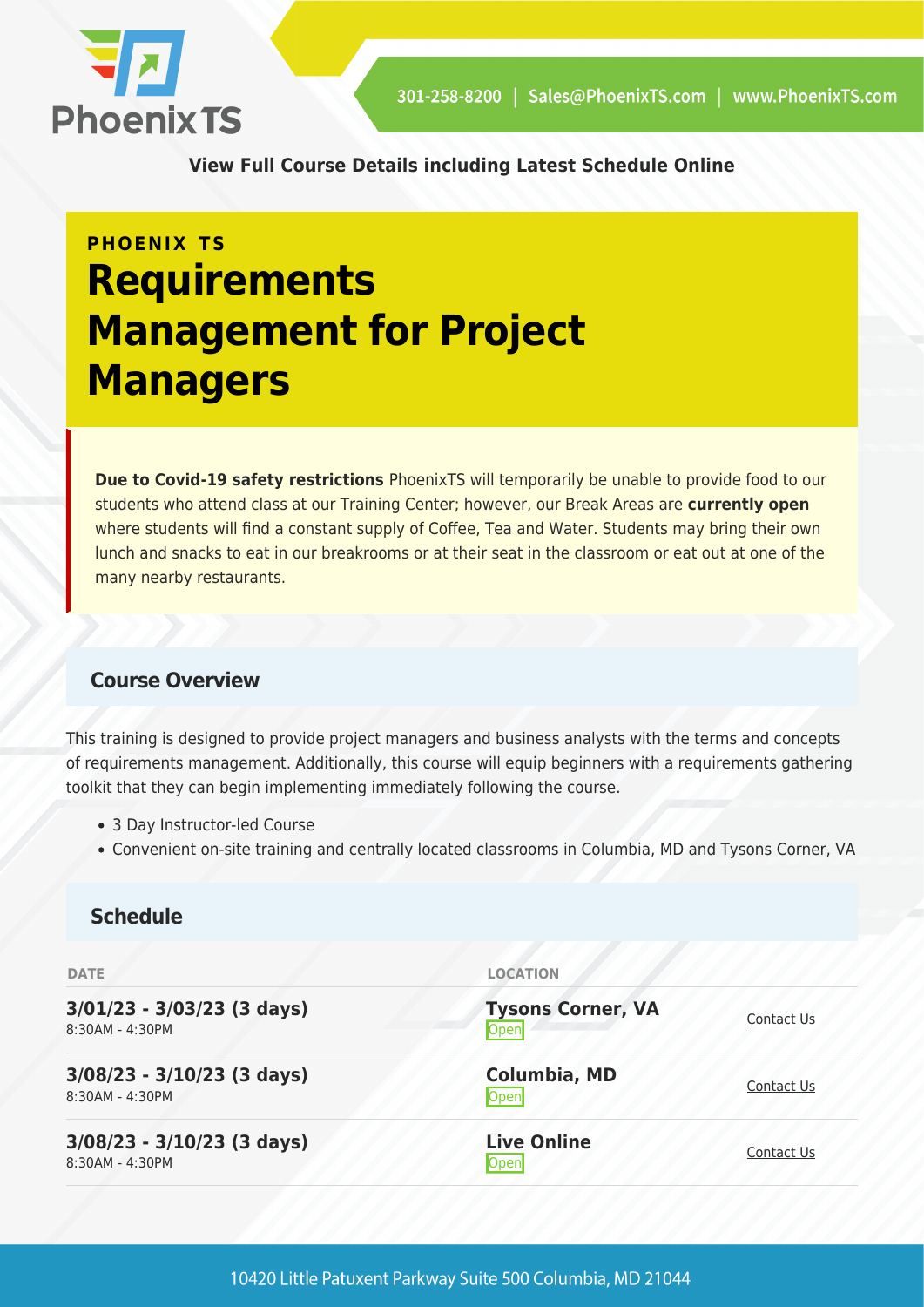

**6/07/23 - 6/09/23 (3 days)** 8:30AM - 4:30PM

**6/14/23 - 6/16/23 (3 days)** 8:30AM - 4:30PM

**6/14/23 - 6/16/23 (3 days)** 8:30AM - 4:30PM

**9/06/23 - 9/08/23 (3 days)** 8:30AM - 4:30PM

**9/13/23 - 9/15/23 (3 days)** 8:30AM - 4:30PM

**9/13/23 - 9/15/23 (3 days)** 8:30AM - 4:30PM

**12/06/23 - 12/08/23 (3 days)** 8:30AM - 4:30PM

**12/13/23 - 12/15/23 (3 days)** 8:30AM - 4:30PM

**12/13/23 - 12/15/23 (3 days)** 8:30AM - 4:30PM

### **Course Outline**

#### **Module 1: Business Analysis Defined**

Lesson 1: What is Business Analysis?

- Business Analysis Definition
- What Does Business Analysis Entail?
- Strategic, Tactical and Operational Business Analysis

Lesson 2: What are requirements?

- Requirements Defined
- Business Requirements
- Stakeholder Requirements
- Solution Requirements
- Transition Requirements

**DATE LOCATION**

**Tysons Corner, VA Open** [Contact Us](https://phoenixts.com/schedule/more-info/?class=30496)

**Columbia, MD** <u>Open</u> [Contact Us](https://phoenixts.com/schedule/more-info/?class=30503)

**Live Online** <u>[Contact Us](https://phoenixts.com/schedule/more-info/?class=30505)</u><br>Open

**Tysons Corner, VA** <u>Open</u>

**Live Online** <u>[Contact Us](https://phoenixts.com/schedule/more-info/?class=30499)</u>

**Columbia, MD [Contact Us](https://phoenixts.com/schedule/more-info/?class=30500)**<br>
Open

**Tysons Corner, VA Open** [Contact Us](https://phoenixts.com/schedule/more-info/?class=30495) Contact Us

**Live Online** <u>[Contact Us](https://phoenixts.com/schedule/more-info/?class=30498)</u><br>Open

**Columbia, MD [Contact Us](https://phoenixts.com/schedule/more-info/?class=30501)**<br>
Open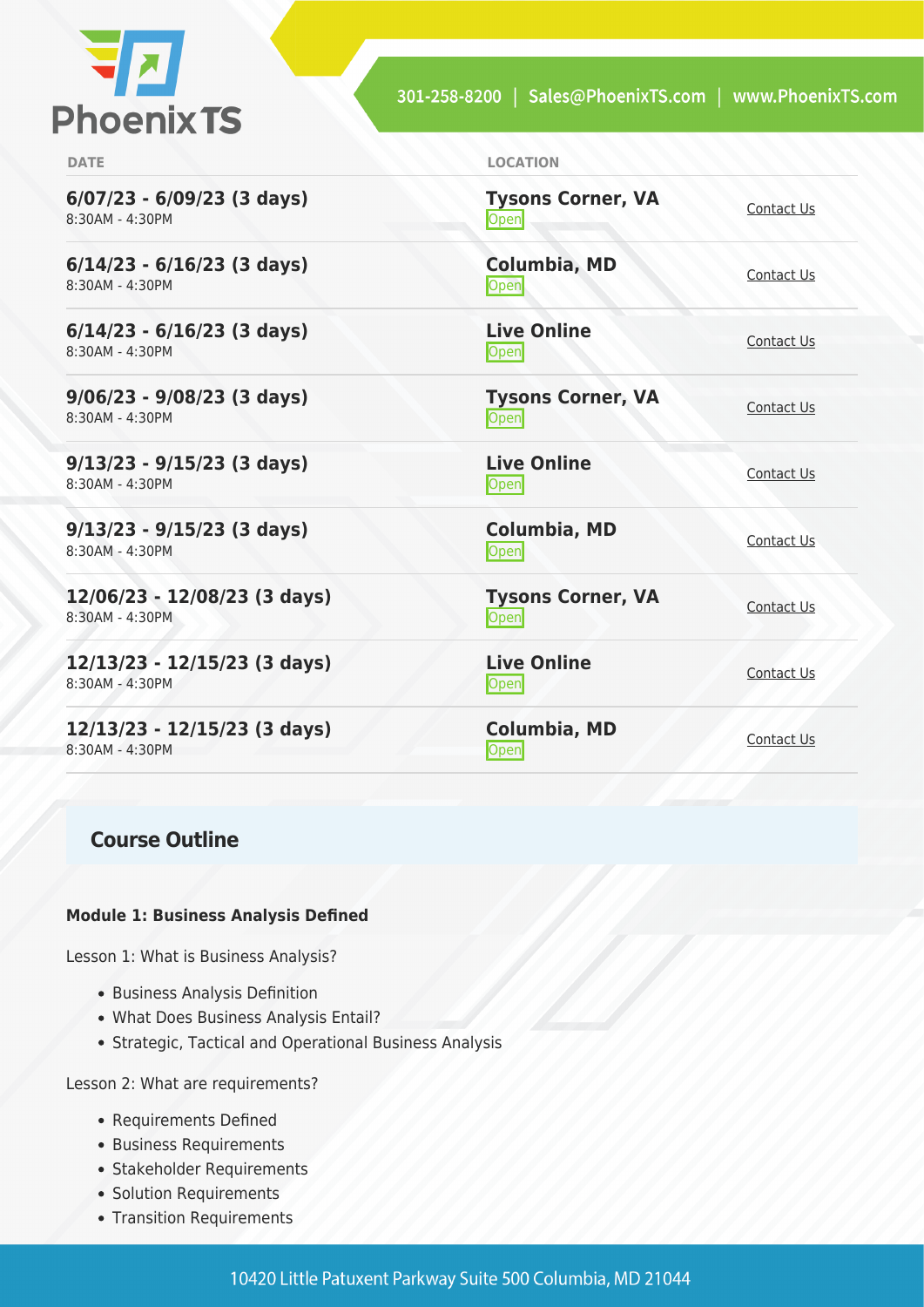

Lesson 3: Business Analysis Techniques

- An Introduction to Business Analysis Techniques
- What Tools are Used?
- What Techniques are Used?

Lesson 4: Business Analysis and SDM/SDLC

- What are SDM and SDLC?
- What Flavors of SDM Do Organizations Use?
- The Beginning of Structure
- The Incremental Philosophy
- An "Agile" Revolution
- Business Analysis in Waterfall SDM
- THE BA Role in Iterative SDM
- Agile Projects and Business Analysis

Lesson 5: Business Analysis and the Future

- Existing Situation Analysis
- Enhancing Business Analysis Skills
- Core Business Analysis Competencies from Profession to Core Skillset

#### **Module 2: Requirements Elicitation**

Lesson 1: Managing Requirements Elicitation with a Question File

- A Question File Quantifies Uncertainty
- Discovering What You Do Not Know
- Minimal Layout of the Question File
- Using a Question File to Combat Analysis Paralysis

Lesson 2: Identifying Stakeholders for Requirements Discovery

- Missing Stakeholder Means Missing Requirements
- Identifying Stakeholders on an Org Chart
- Creating and Maintaining a Stakeholder List

Lesson 3: Problem Analysis Initiates Requirements

- Collect Problems from ALL Stakeholders
- A Well-Structured Problem List
- A Simple Problem Analysis Technique
- Will the Real Problem Please Stand Out

Lesson 4: Requirements Brainstorming

- To Brainstorm or Not to Brainstorm
- Preparing the Session and the Participants
- Maintaining Momentum from Start to Finish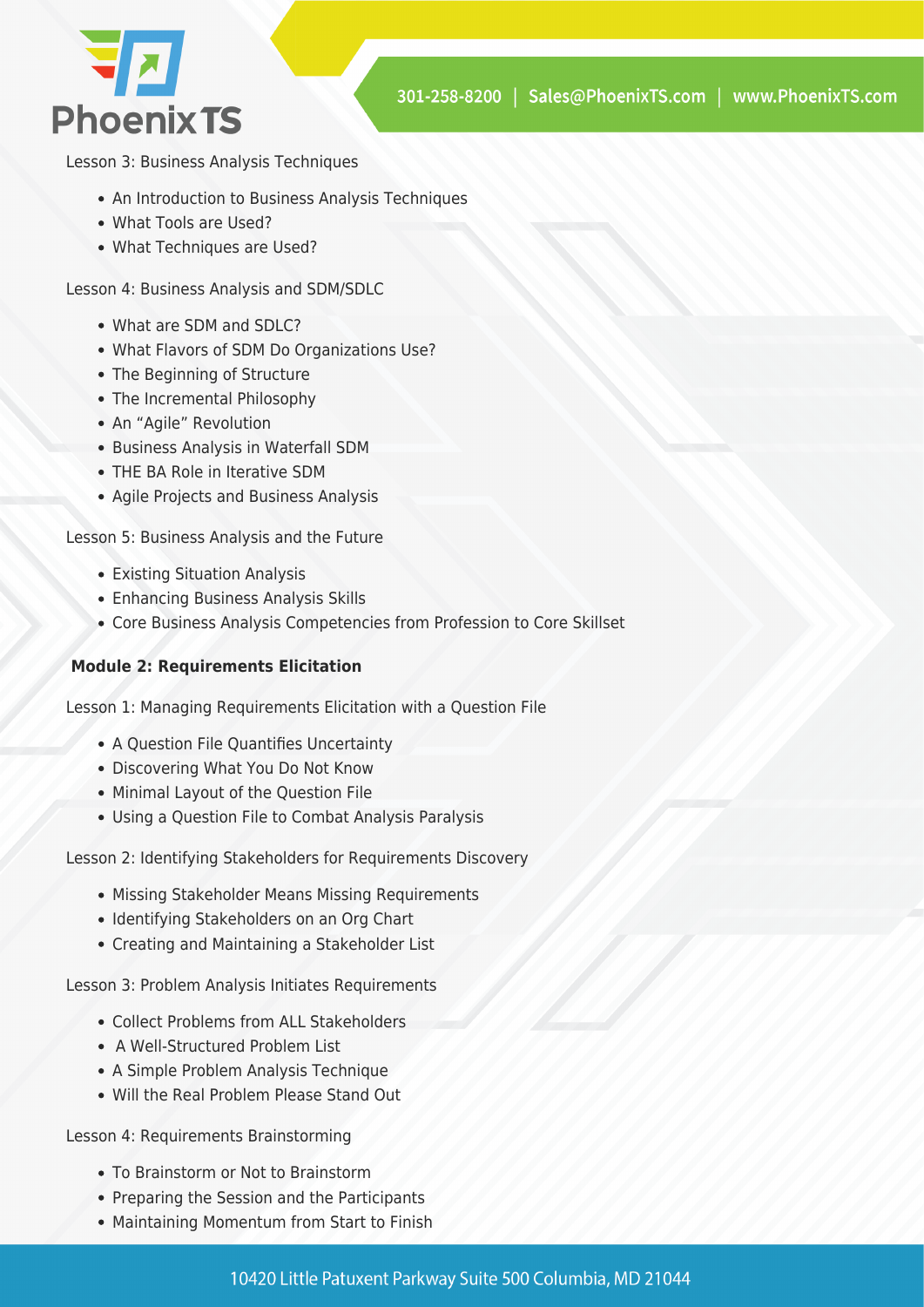

Post-Session Steps and Lessons Learned

Lesson 5: Ten Quick Questions Guide Requirements Discovery

- Introduction to the Ouick Ten
- Discovering Functional Requirements
- Getting Non-Functional Requirements
- Capturing Constraints Using the Quick Ten

#### **Module 3: Requirements Interviews and Workshops**

Lesson 1: Best Practices for Requirements Interviews

- Introduction to Requirements Interviews
- What is "Requirements Elicitation" and Who Needs It?
- Proper Preparation Prevents Poor Performance
- Starting a Requirements Interview on the Right Foot
- Performing under Pressure
- Make Sure You Can Talk the Talk
- Maintain Control throughout the Requirement Interview
- Closing the Requirements Interview in Style

Lesson 2: Characteristics of an Effective Requirement Interviewer

- Three Traits that Give You a Head Start
- Maintaining Momentum During the Requirements Interview
- Using Active and Informational Listening to Hear Requirements Impediments to Effective Listening
- Overcoming the Impediments

Lesson 3: Helping Stakeholders Discover Requirements

- What Are the Five Elicitation Approaches and Which is the Simplest for Starters
- Informal Requirements Interviews
- Formal, Face-to-Face Requirements Interviews
- Requirements Elicitation Using Email
- Teleconferencing for Requirements Gathering Workshops

Lesson 4: How to Run a Requirements Gathering Workshop

- Planning and Preparing for a Productive Requirements Gathering Workshop
- How to Perform During the Workshop
- Polishing and Publishing the Workshop Results
- The Business Case for Requirements Workshops

#### **Module 4: Writing Requirements**

Lesson 1: Setting the Stage for Writing Effective Requirements

Why Do You Need Better Requirements?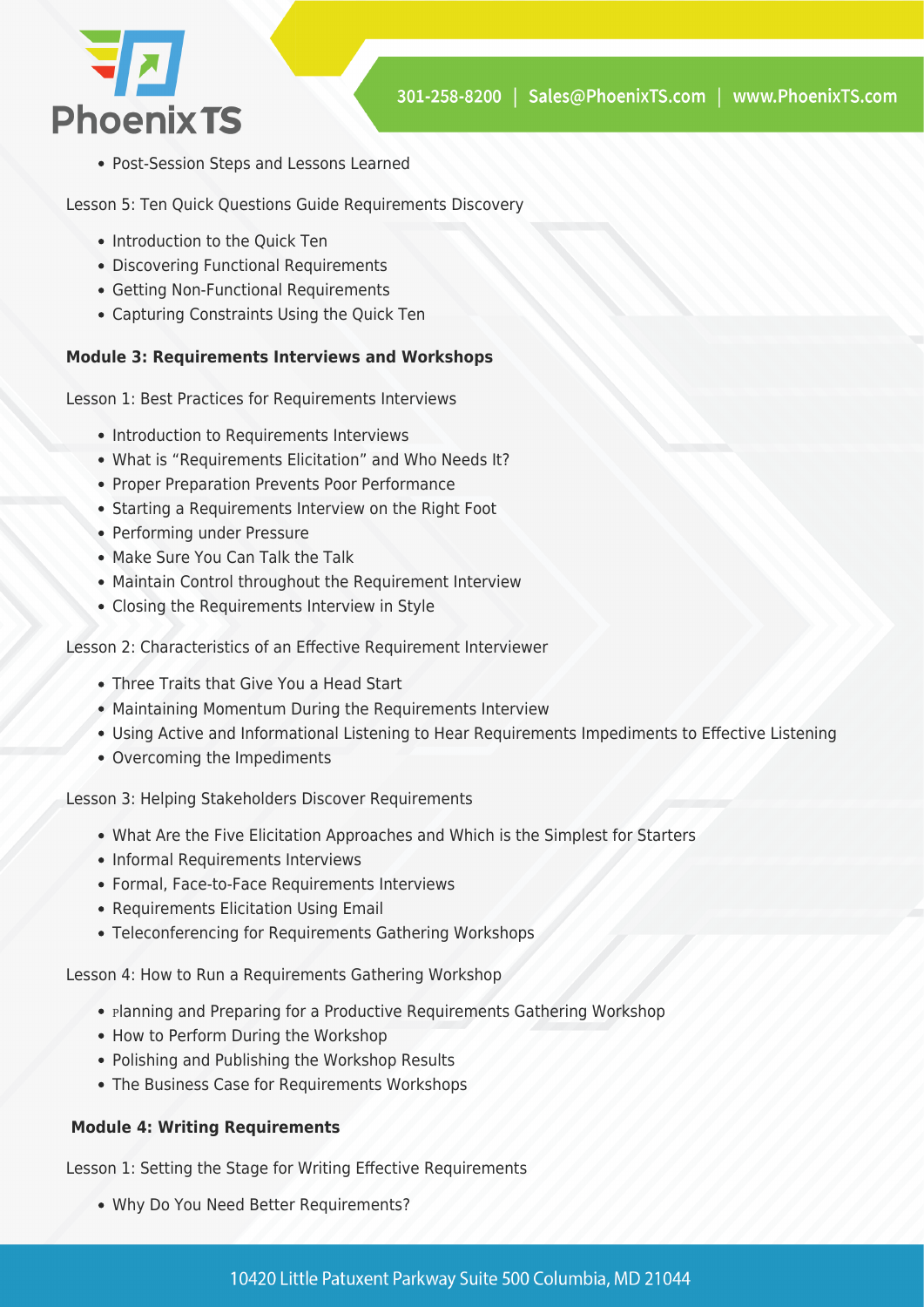

- Managing Uncertainty
- THE Question File
- Exercise: The Subjectivity of Language
- The "Real" Problem with Requirements

Lesson 2: Capturing Requirements

- Follow the KISS concept
- A Complete Sentence Forces a Complete Thought
- Exercise: Simple, Complete, and Well-Structured
- Define the Business Need
- Exercise: Avoiding the Elusive "How"

Lesson 3: Requirements and the Project Scope

- Keeping Your Requirements in Scope
- Exercise: Relevant Requirement Components
- Combat Scope Creep from the Start
- Exercise: Testing the Scope Boundaries
- Recap of Rules One through Three
- Exercise: Applying the First Three Rules

Lesson 4: Finding and Fixing Ambiguous Requirements

- Who Needs to Understand Your Requirements?
- Roadblocks to Effective Requirements
- Desk-Checking Uncovers Ambiguity
- Exercise: Finding Ambiguity with the SME
- Use Peer Reviews to Increase Understandability
- Exercise: Requirements Interpretations
- Combating the Major Cause of Project Failure
- Exercise: Revising Requirements to Reduce Ambiguity

Lesson 5: Best Practices for Improving Understandability

- Use Acronyms and Corporate Standards
- Exercise: Using Revisions to Reduce Ambiguity
- Add Context to Eliminate Ambiguity
- Exercise: Appropriate Context Reduces Ambiguity
- Write to the Readability Level of Your Audience
- Exercise: Using Readability Indices
- Recap Rule Four
- Exercise: Rule Four Applied

#### **Module 5: Functional and Non-Functional Requirements**

Lesson 1: Setting the Stage for Requirements Decomposition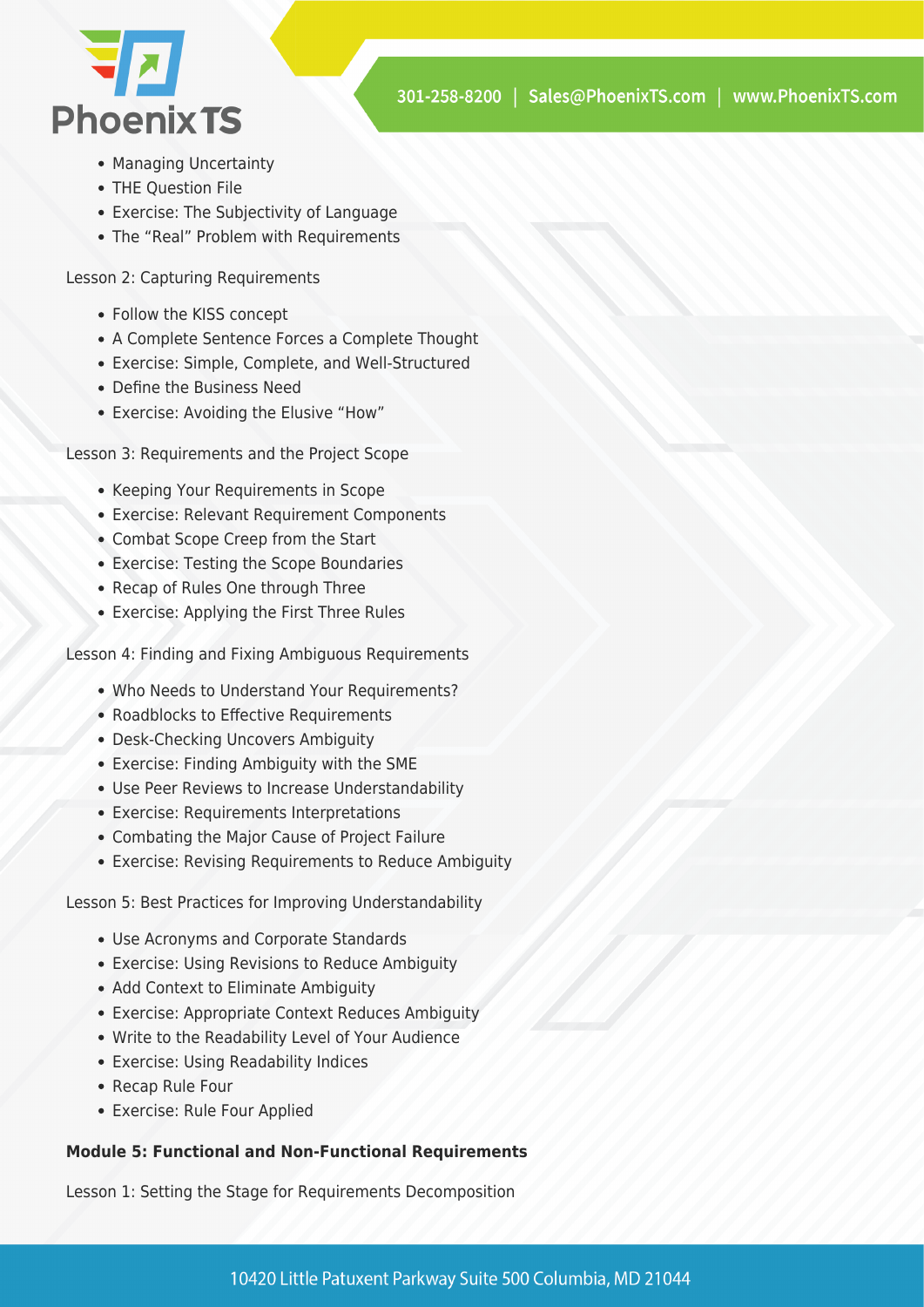

Lesson 2: Discovering Functional and Informational Requirements

- Capturing Functional Requirements
- Exercise: Decomposing Requirements to Functions
- Documenting Functions
- Capturing Informational Requirements
- Exercise: Discovering Informational Components
- Attributes of Informational Requirements
- Exercise: Assessing Precision and Currency

Lesson 3: Capturing Non-Functional Solution Requirements

- Performance Requirements
- Exercise: Measurable Qualities
- Common Performance Measures
- Identifying Performance-Related Functions
- Exercise: Discovering Performance-based Functions
- Business Rules and External Factors
- Discovering Constraining Requirements

#### Lesson 4: Conclusion

- Requirements Management Ideas
- Process and Rule Review
- Exercise: Final Exam

**Due to Covid-19 safety restrictions** PhoenixTS will temporarily be unable to provide food to our students who attend class at our Training Center; however, our Break Areas are **currently open** where students will find a constant supply of Coffee, Tea and Water. Students may bring their own lunch and snacks to eat in our breakrooms or at their seat in the classroom or eat out at one of the many nearby restaurants.



# **ATTENTION**

For GSA pricing or Contractor quotes call

10420 Little Patuxent Parkway Suite 500 Columbia, MD 21044